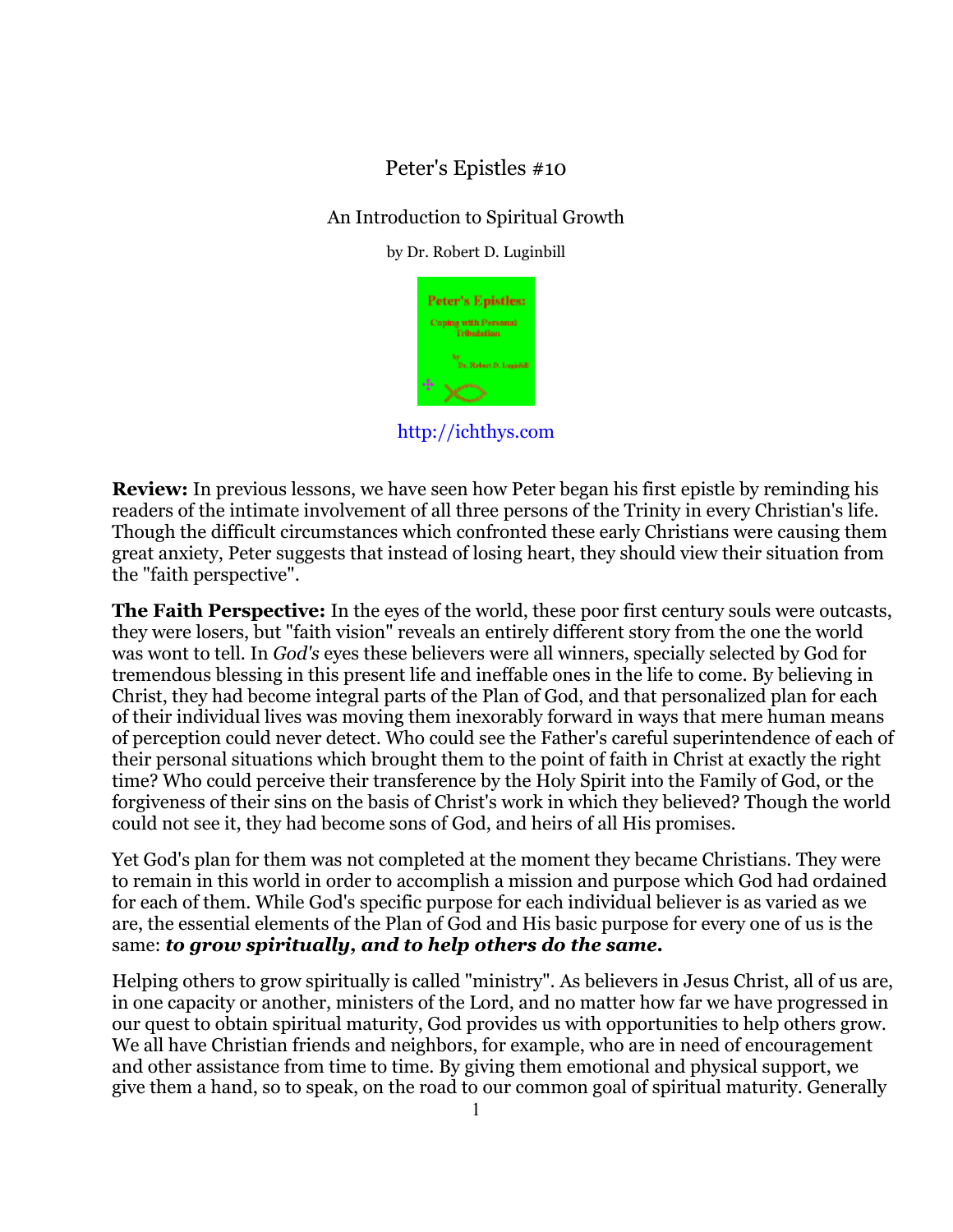speaking, as we grow spiritually, our personal ministries become both more specific and more effective.

Besides normal help and support to our church and fellow Christians, we were all given a particular spiritual gift by the Holy Spirit when we accepted Christ as our savior (1Cor.12:11). It may help to think of this as a "spiritual aptitude" for certain kinds of work necessary to help believers grow. Not everyone is cut out to be a missionary, for instance. But God has sprinkled this gift among us, and as believers with this gift grow spiritually and begin to wonder what their special area of ministry should be, they naturally gravitate to where their spiritual talents lie: the mission field in the case of this example. Let me stress here that the proper function of spiritual gifts requires *prior spiritual growth*, and even the correct identification of one's gift takes time and growth to achieve.

Furthermore, some gifts require special training and preparation before they can be put to effective use, but it is very important to remember that the body of Christ (i.e., the Church as a whole) needs *all* its members and *all* their gifts. Paul makes this very point in 1<sup>st</sup> Corinthians 12:12-31, where he explains to us that the Church requires all its parts to function properly just as the human body could not function at all if it were only eyes and ears.

Another important thing to remember about personal ministries is that they cannot be measured by the world's standards. When we get to heaven we shall probably be surprised to learn that some of the more famous (and self-promoting) ministries of our time actually accomplished very little for the Lord. Paul reminds us that there are "varieties of gifts . . . varieties of ministries . . . and] varieties of effects, but the same God who works all things in all persons" (1Cor.12:5-7). This means, among other things, that we do not pick our spiritual gift, nor do we pick the particular form of ministry which God intends for our gift, nor finally are we in control of the results our ministry will have. We are all toiling in the Lord's vineyard, and *He* is the one responsible for giving increase to the fruit of our labors. Our efforts may seem puny and insignificant to the world, but if they are really pleasing to God, they are far more important to Him and to His plan than some high-powered public relations approach in which God plays very little part indeed. As we become more mature Christians, we can expect the effectiveness of our personal ministries to increase. The key, then, to effective personal ministry is personal spiritual growth. So how do we grow?

At the very start of his letter, Peter gives his readers a three-fold explanation of our selection (election) into God's family (see lesson #3 for a full discussion of the phases of the Plan of God: phase one: salvation/faith in Christ; phase two: time/spiritual growth; phase three: eternity/resurrection and reward):

- the Father arranged for our salvation (foreknowledge)
- the Spirit took care of the actual mechanics of salvation (sanctification)
- the Son paid for it (redemption) and is the object of our belief for salvation (faith in Christ)